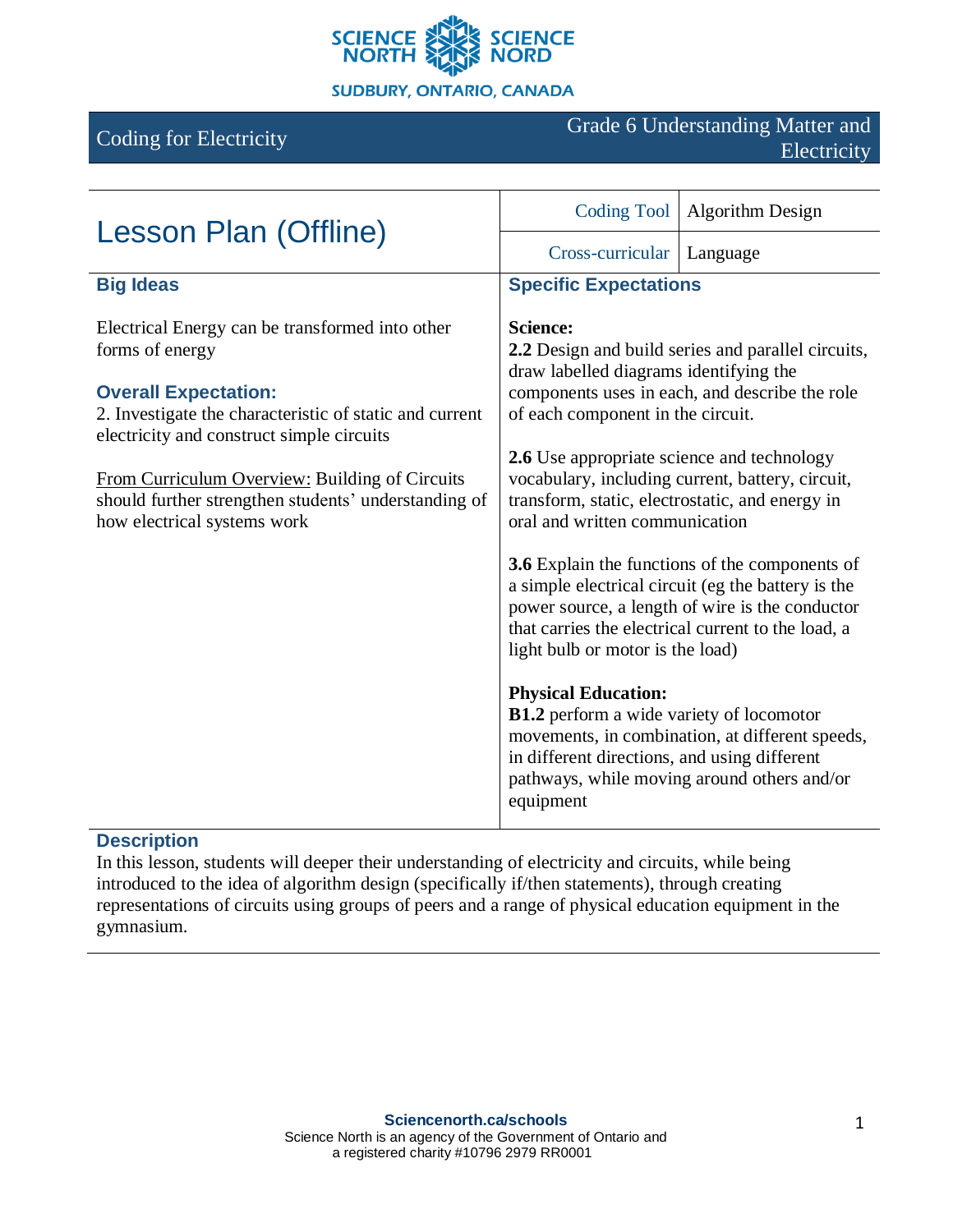

## **SUDBURY, ONTARIO, CANADA**

| <b>Materials</b>                                          | <b>Computational Thinking Skills</b>        |
|-----------------------------------------------------------|---------------------------------------------|
| Gymnasium space<br>$\bullet$                              | Algorithm design (specifically conditional) |
| Chart paper<br>$\bullet$                                  | statements)                                 |
| <b>Markers</b>                                            |                                             |
| Variety of physical education equipment that<br>$\bullet$ |                                             |
| students can use to represent conductors, loads,          |                                             |
| and batteries in their created circuit                    |                                             |
| representation.                                           |                                             |

#### **Introduction**

- Play a game of *Simon Says* with the class, first introducing the rules with an conditional statement:
- "**IF** Simon says, **THEN** follow the instructions and complete the task. **ELSE**, do not complete the task"
- Start the game with general tasks that get the students active and their heart rates increased (i.e. Simon says jump 10 times, Simon says do 5 burpees, Simon says do 10 jumping jacks)

## **Action**

## **New Concept**: What is **Algorithmic design?**

- Explain that in coding, algorithms are the clear steps that are used to define a problem, similar to the clear steps needed in procedural writing. "Coding" is the process of writing these steps, something that we can call "writing code" or "coding"
- As a class, review the coding blocks below. Write/post the blocks on wall in the gym for students to refer to upon explanation. This lesson will discuss: **move, turn, repeat, the "make a command" option, and a conditional statement (if/then)**
- Coding Blocks:
- Move: Indicate where to move (specific distance, steps etc.)
- Turn: Indicate which direction to turn (left/right and degrees, i.e. 90 degrees to the left)
- Repeat: Indicate a command to complete again
- Make a Command: Students create a command specific to the task (i.e. pick up toothbrush)

### Reintroduce the concept of a **Conditional Statement/ If/Then Statement:**

- A Conditional statement is a set of rules performed if a certain condition is met. It is sometimes referred to as an If-Then statement, because **IF** a condition is met, **THEN** an action is performed. <https://www.computerhope.com/jargon/c/contstat.htm>
- This video can be used to support student understanding of this definition:
- <https://www.youtube.com/watch?v=6C25zY1H0iU>
- Example: IF Simon says, THEN follow directions, ELSE ignore directions

Introduce the concept of a Repeat, or Loop Command: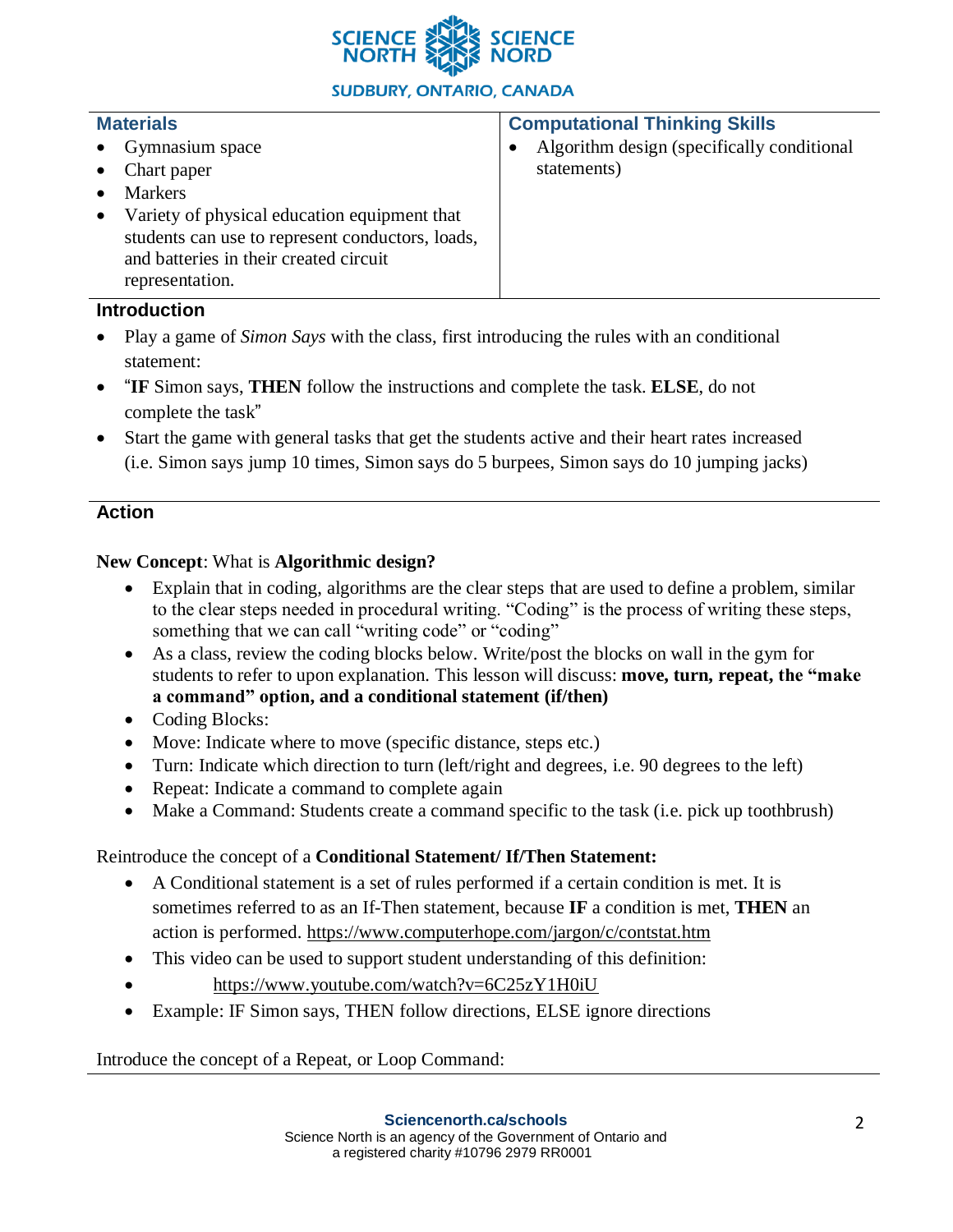

## **SUDBURY, ONTARIO, CANADA**

- A loop is a programming structure that repeats a sequence of instructions until a specific condition is met.<https://techterms.com/definition/loop>
- Ex. Repeat 10 times, or repeat until

Refresh students' understanding of Electricity by reviewing the components of a circuit, through a class review, including:

- Conductor
- Load
- Power Source
- Switch

## **Task:**

- Students will work as a group to build a pathway for students to travel through in the gym that represents electrons moving through an electrical circuit, and will write a script for this circuit, using the blocks introduced, including a conditional statement (if/then) regarding the switch and the flow of energy.
- **Learning Focus**: Electricity is converted energy. As humans, we harness energy from the sun, to plants, to our bodies, to movement to new energy. Students must demonstrate physical activity and movement in the completion of their task to represent this conversion of energy.
- Students will work in small groups, and each group must use gym equipment of their choosing to represent:
- conductors (wires) for the electrons (students) to travel along
- a load
- a renewable source (represented by a student being physically active),
- and a switch.
- Teachers will challenge the students to use a Design Model, remembering that a design is never finished and can always be changed or improved, and that all learners are striving to be problem-solvers and collaborative group members. Connect this learning challenge to challenges in life, where we have to try, and try again, building girt and resilience. (See resources for links to more information for teachers regarding the Design Process)
- Teachers will allow students time first as a group with chart paper and markers to plan how they will create their circuit. *This time is important for a range of reasons – collaboration, empathy and understanding the ideas of peers etc. Ensure enough time is*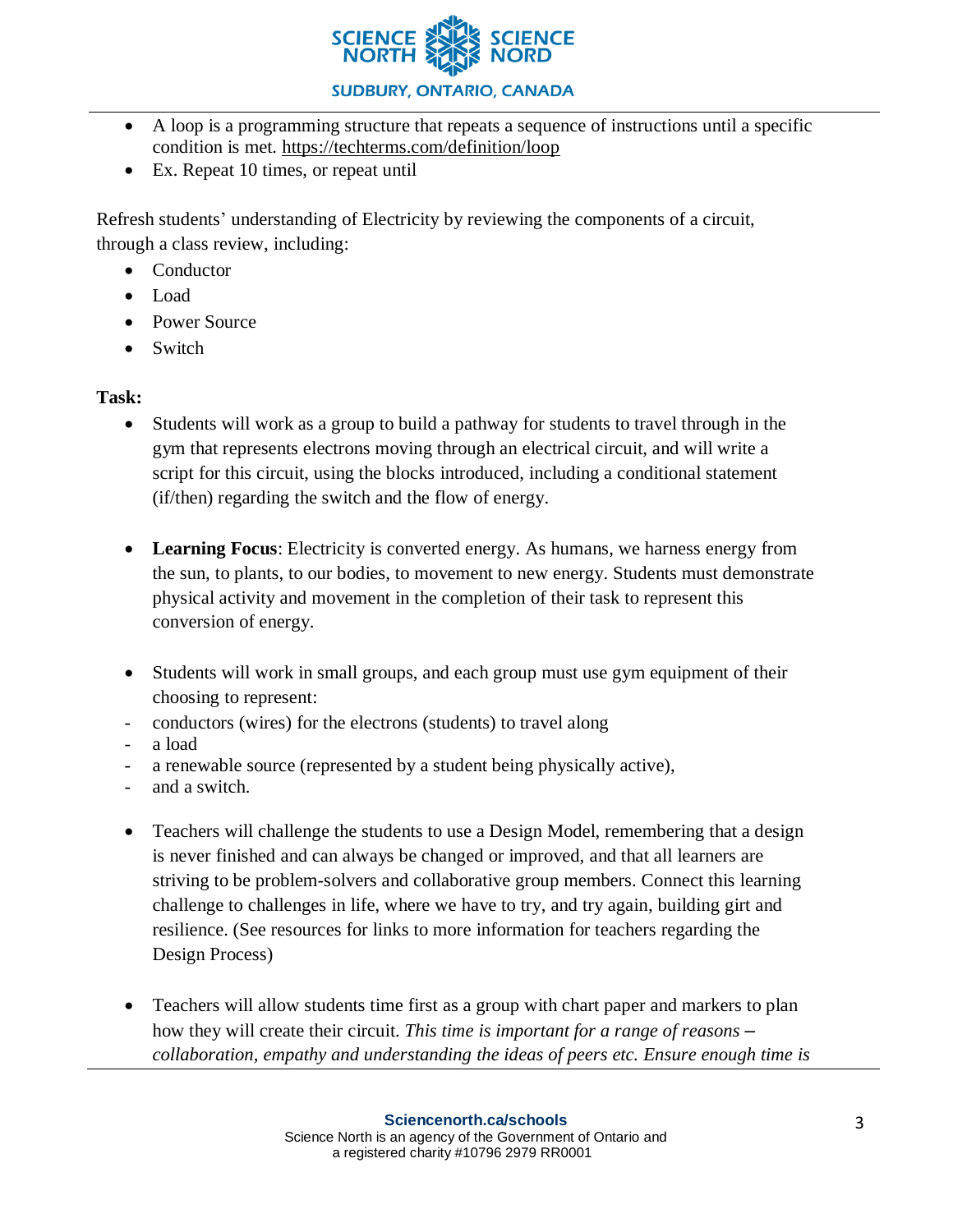

### **SUDBURY, ONTARIO, CANADA**

*given for student to outline an initial plan.* Have students create a list of materials they will need for their project.

• Students must include a script, using Algorithm Design to write code for their gym circuit

Success Criteria to Share with Students:

✓Students work as team

✓ Students include all elements of a series circuit including:

- Load
- Power Source
- Conductor
- Switch
- ✓ Students include a conditional statement regarding circuit/loop when presenting
- ✓ Students clearly communicate their understanding of an electrical circuit

## **Sample Work**

### **Sample Gym Circuit:**

- Skipping ropes, lying connected end to end to represent the wires
- A pool noodle that swings open and closed, connecting to the skipping ropes, to represent a switch
- A student completing continuous jumping jacks to represent the power source
- A student hula hooping continuously to represent the load

## **Sample Coding Algorithm:**

If switch is closed, repeat forever

Electrons move 15 steps straight

Turn left

Move 15 steps straight

Do 15 Jumping Jacks (Power Source)

Turn left

Move 15 steps straight

Turn left

Hoola-Hoop 15 times (Load)

Move 15 steps straight

Turn left

Else

Do not continue path of electrons